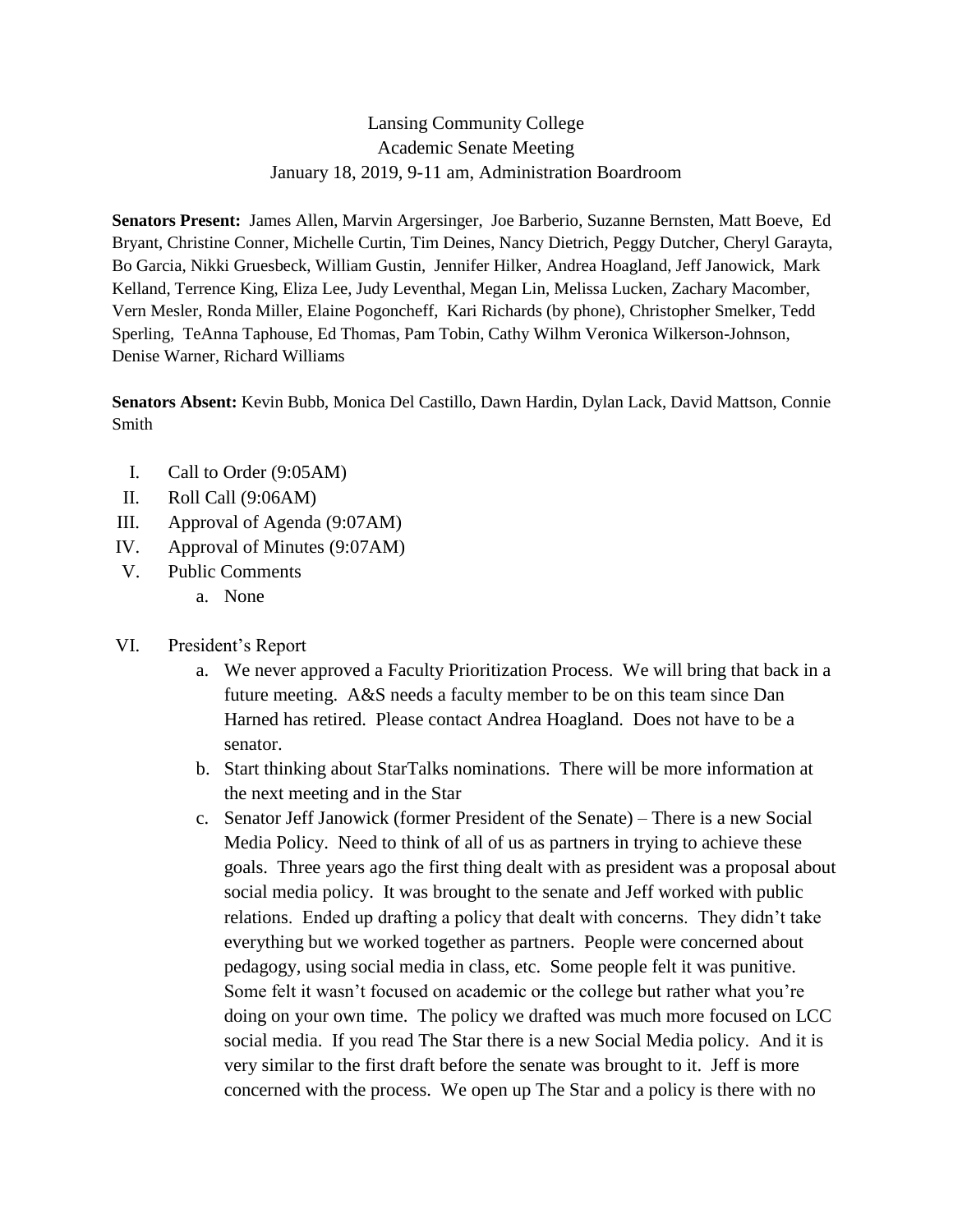input. We talk a lot about process, maybe we can have a process conversation on things that are not as important. How do we have these conversations? How do we work as partners? How does the Senate get involved in processes like this? We need to keep in our minds on how we are making decisions. It seems like it's better if we work as partners. If you haven't looked at the social media policy, please do so!

- d. Executive Vice President Lisa Webb Sharpe James Mitchell has managed the process for Social Media policy. It does have broader reach than the previous process.
- e. Labor Relations & Organizational Development Director James Mitchell We did work with the labor coalition and all union presidents. Followed the contractual agreement, which falls outside the academic senate. The previous policy is still in effect. We are working on updating the procedure. It's not just a faculty of MAHE issue but a whole college issue.
- VII. Provost's Report
	- a. We are entering Black History Month celebrating and this year is the 400 year celebration of blacks in America. Check out the schedule for events.
	- b. We are having Campus Forums on the TLC renovations. There are open to all. The forums are Gannon Conference Center Wednesday at 1:00-2:00 or 5:00-6:00.
	- c. Experienced StarPower showcase coming up. Would like to see more people nominated for teaching faculty of the year and administrative professional of the year.
	- d. Dorothy Tappenden is changing from Interim to actual Associate Dean of Math and Science.
	- e. Tim Kelly is serving as interim director of Integrated English. Cheryl Garata is now the new Director for Academic Quality out of Student Affairs.
	- f. First drawing for faculty who have finished their accessibility work has happened. You report that you have completed your accessibility work for a course to your associate dean. Provost office has a drawing.
	- g. Upcoming financial services briefing and budget. Tuesday January 29<sup>th</sup> ADM 200 and Thursday Jan 31 at West Campus. RSVP email Lisa Pierce. All employees welcome
	- h. Non-Discrimintory clause is going to be included on all Concourse syllabi. This is related to an audit that we did to make sure our civil rights clause is available to everyone to see. Bentrelle Carroll wrote it up. It will appear and you don't have to worry about it being added to your syllabus.
	- i. Timely feedback in the gradebook. We talked about leaving dates when students are finished with assignments. This is a DOE requirement that deals with Financial Aid. It is a way to standardize documentation. The particular students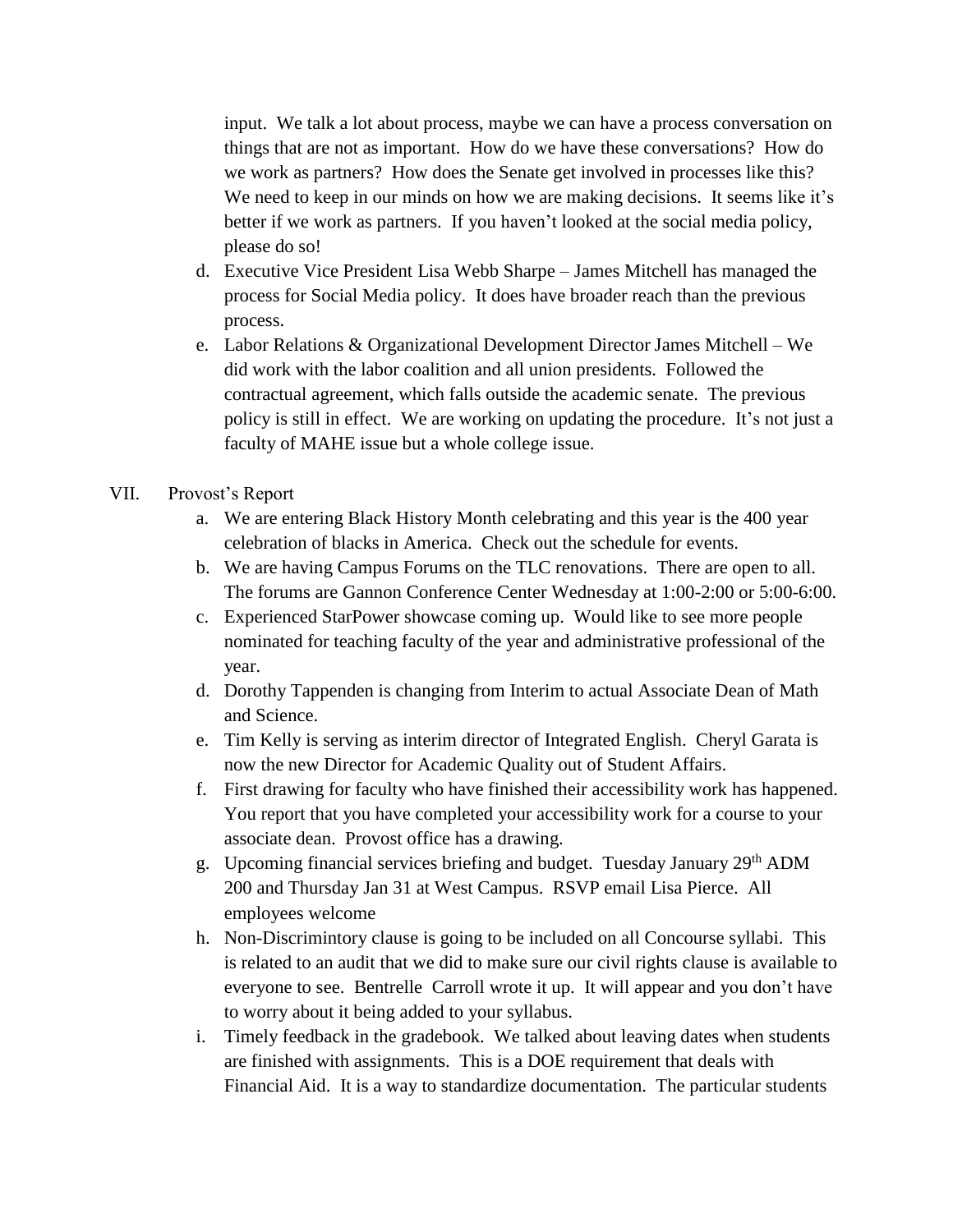who we are looking at are the students who withdraw completely. This is how we identify to the DOE the last date of academic activity. If we can't identify the date, then we have to pay the DOE back whatever we gave to the student. We want to make sure we identify these students and accurately identify the last date of activity. E-Learning sent a short 2 min video about where you can put this data. "Leaving Timely Feedback for Students in D2L."

- i. Senator Mark Kelland Are we actually giving them what they need? What if I have a due date for a presentation as May  $3<sup>rd</sup>$  but can present on any quiz day through out the semester? We need to know exactly what they need and the senate can advise on how to get exactly what they need.
- ii. Senator Peggy Dutcher The term academic activity may have been missed. If a student is attending class is that academic activity? Is it an actual grade or is it attendance.
- iii. Provost Elaine Pogoncheff That is up to the instructor. I didn't just lecture, there was a lot of group work and activity so that was academic activity that showed that they participated. Participation as opposed to just attendance.
- iv. Senator Peggy Dutcher– Not all courses use participation as points.
- v. Provost Elaine Pogoncheff The master course syllabus speaks to percentages. Can convert to points. Reinterpret the syllabus from percentage points to points.
- vi. Executive Vice President Lisa Webb Sharpe The DOE wants us to prove with some sort of evidence that the student had activity up to a certain date. How we come up with that is how we get to that.
- vii. Senator Tedd Sperling The remnants of every course is what can be exported from our gradebook. That's why we are entering into D2L. Could this operations been done automatically or programically? Not have every professor go through every assignment.
- viii. Senator Mark Kelland We will discuss this more next meeting when it is on the agenda.
	- ix. Senator James Allen We are a non-attendance institution. How can we be a non-attendance institution if we do enrollment verification and last date of attendance?
	- x. Provost Elaine Pogoncheff If we are an attendance taking institution we have to do a lot more reporting on everything.
	- xi. Director of the Office of Compliance Bentrelle Carroll If we are an attendance taking institution then we have to take attendance for everything. We can end up getting fines for not enrollment verification. There are some programs that require attendance and some people take attendance. We don't do it as a whole as a college because we would have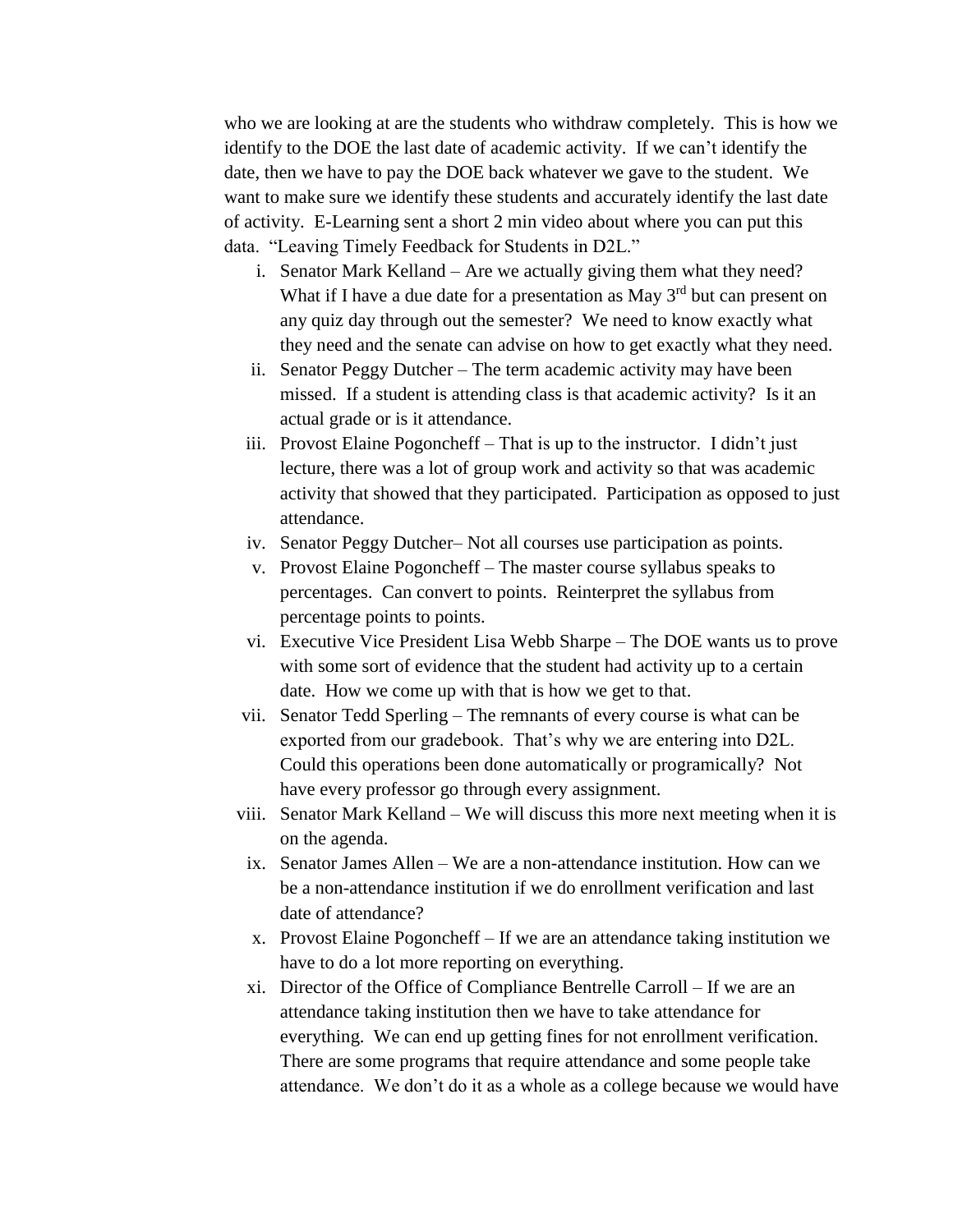to report a lot more. You can take attendance but as a college as a whole we are not an attendance taking institution.

- VIII. Consent Agenda Action Item
	- i. Curriculum Committee Course Recommendations
		- a) New Course PFKN201: Exercise Physiology Lab,
		- b) Revised proposals are for:
			- i) CHDV 100: Foundations of Early Childhood Ed
			- ii) CHDV 215: Infant Toddler Program Dev
			- iii) CHDV 222: School-Age: Out-of-School Care
	- ii. Approved without objection
	- IX. Discussion of Co-Curricular Programs (Senator Mark Kelland)
		- a. Senators reviewed the "definition" of co-curricular, looked at the different areas listed under co-curricular and discussed questions on Assessing Co-Curricular Student Learning Outcomes.
		- b. Senator Peggy Dutcher It would help in the discussion if we knew the purpose of this.
		- c. Director of Assessment Karen Hicks This discussion on co-curricular is sponsored by CASL. This is a college wide discussion on how we define cocurricular. Who are we going to assess and how are we going to assess them? There are different goals, learning objectives and ways we asses them. As a community how are we going to define co-curricular.
		- d. Assistant Dean of Academic Affairs Tracy Labadie As an HLC institution we have to have continuous quality improvement. We also offer other things for students to supplement learning in the classroom. What opportunities do we have? We need to define these opportunities for the institution.
		- e. Senator Richard Williams We need a working definition of extra curricular because it seems like its the same as co- curricular.
		- f. Senator Mark Kelland Example would be that a sport for my psych student is extra curricular but the psych club would be a co-curricular.
		- g. Director of Assessment Karen Hicks When we talked the last time, is that the learning activity should directly address an ELO.
		- h. Senator Mark Kelland HLC doesn't define co–curricular because there are a lot of different types of institutions. They will accept our definition.
		- i. Senator Jennifer Hilker In kinesiology, sports would be a co-curricular. So does the definition need to be college-wide?
		- j. Senator Mark Kelland That is the problem. HLC needs a college wide definition so that is what we are talking about.
		- k. Senators spent about 20 min in discussion.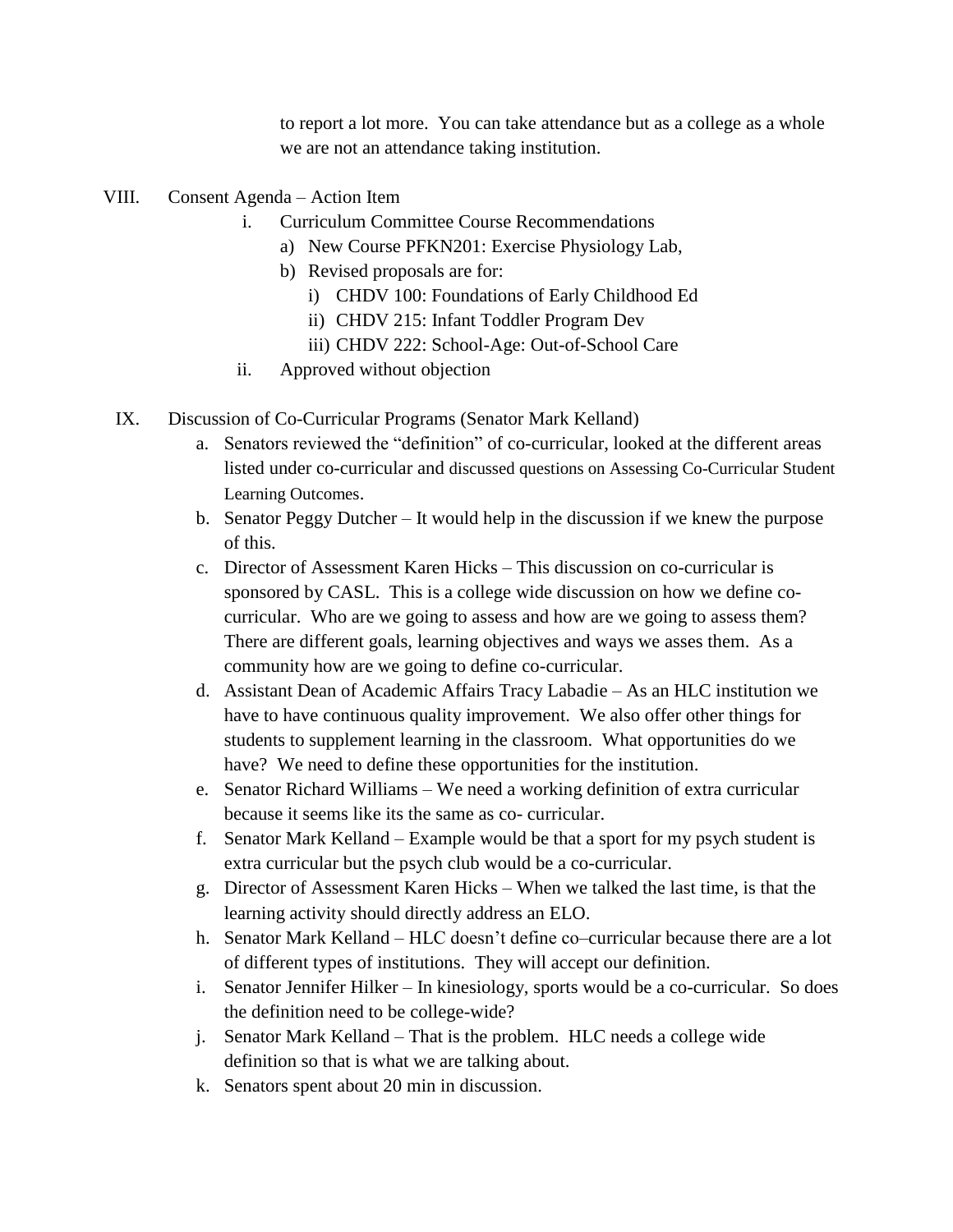- X. Discussion of a Science & Technology Core (Computer Information Technology faculty Daniel Rafail)
	- a. Senator Mark Kelland MTA and Core are not the same thing. You can fulfill MTA and have nothing in communications, science, or global perspectives. When we dropped the requirement of CORE we dropped out of compliance with HLC because it requires global perspectives. This is the first step in a discussion about CORE and general education. This is an opportunity for us to demonstrate academic leadership. Ongoing and broad discussion. We have a member of Curriculum Committee who teaches Computer Information Technology. Dan Rafail.
	- b. Instructor Dan Rafail 20 years ago there wasn't as much of a purpose for the CORE areas. CIT is an applied science. Science and Technology Core Proposal. Define a student centered CORE purpose and redefine the current CORE to include courses that benefit students by employing relevant discipline specific applied scientific methods and techniques. The purpose of the proposal is the Student focused CORE. Ensuring students have a science and technology background. Application of existing science. All science courses on the MTA are approved for the Science and Technology Core use. Courses that are not on the MTA should be available only to the students on specific applied certificate of degree pathways that are not primarily designed for transfer and the courses need to meet the following additional requirements: define scientific method and describe how it relates to the specific discipline being studied, identify and use one or more scientific processes including industry specific methods where applicable to achieve practical or useful results in projects and or assignments, note in the course description whether it is or is not intended for transfer credit.
	- c. Academic Affairs Project Manager Rafeeq McGiveron I like the idea proposing. Instead of focusing on CORE, we should focus on MTA. We are a sending institution but also a receiving institution for MTA. Our global core might be more narrow than we originally defined. Maybe we should look at MTA light (fewer courses).
	- d. Daniel Rafail These students are not working on transfer, they are working on occupations. They deserve the same respect as transfer students. Science and technology core is meant to expand science with that technology word.
	- e. Senators were given about 20 min for discussion.
- XI. Reflection/Discussion of Procedural Changes (e.g., No Late Adds, No Faculty-Initiated Withdrawals, Early Alert, etc.) Martine Rife – Can't believe that we even had the policy where faculty could withdraw students. Faculty have various feelings. We were probably the only college in the